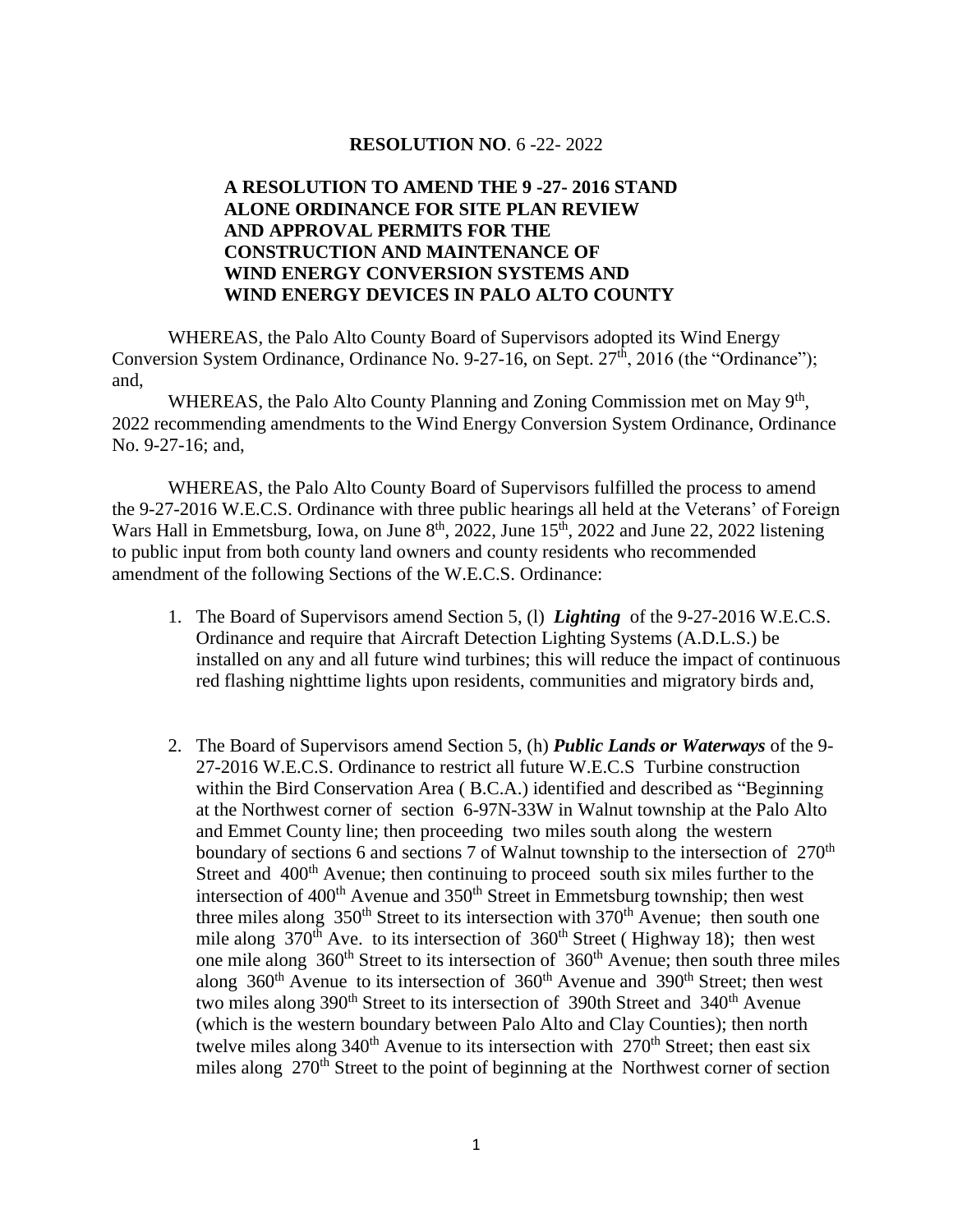6-97N-33W in Walnut township, Palo Alto County Iowa, containing 57 square miles, more or less .

3. The Board of Supervisors amend Section 5, (h) for *Public Lands or Waterways* of the 9-27-2016 W.E.C.S. Ordinance to restrict W.E.C.S. Turbines from within a One half Mile Setback ( 2,640 feet) from the shores of Silver Lake and from the shores of Rush Lake . The setback contained in the 9-27-2016 W.E.C.S. ordinance from other public lands and other public waterways, ( besides Silver Lake, Rush Lake ) whether those

public lands and public waterways are owned by the County, State or Federal government, will remain in full force and effect at a 1,500 foot setback; and,

- 4. The Board of Supervisors amend Section 3, (i) *Total Height* of the 9-27-2016 W.E.C.S. Ordinance setting the total W.E.C.S. Turbines tower and Blade Extension heights to 600 foot rather than the 550 foot in the current ordinance; and,
- 5. The Board of Supervisors amend Section 5, (e ) *Setbacks from Cemeteries* of the 9-27- 2016 W.E.C.S. Ordinance to restrict constructions of W.E.C.S. Turbines within one half mile (2,640 feet) from cemeteries rather than the  $1,500$  foot setback from cemeteries in the current ordinance; and,
- 6. The Board of Supervisors amend Section 5, (f) *Setbacks from City Limits* of the 9-27- 2016 W.E.C.S. Ordinance to restrict W.E.C.S. Turbines from within one mile ( 5,280 feet) from beyond the city limits of Ayrshire, Curlew, Emmetsburg, Graettinger, Mallard, Rodman, Ruthven and West Bend, all located within Palo Alto County instead of the existing 1,500 foot setback; and,
- 7. The Board of Supervisors amend Section 5 , (b) *Setbacks from Permanent Residential*  **Dwellings** of the 9-27-2016 W.E.C.S. Ordinance to restrict Turbines from within one half mile ( 2,640 feet) from permanent residential dwellings rather than the existing  $1,500$ foot permanent residential setback in the current ordinance; and,
- 8. The Board of Supervisors amend Section 7: *Decommissioning at End of Serviceable Life or Discontinuance or Abandonment Agreement* of the 9-27-2016 W.E.C.S. Ordinance by striking through the entire existing Section 7, and inserting and substituting the underlined updated language in its place.

**Section 7. (2016 ordinance): Decommissioning at End of Serviceable Life or Discontinuance or Abandonment.** Each application for a Site Plan Review and Approval Permit for a WECS shall include a decommissioning plan outlining the anticipated means and cost of removing each Wind Energy Device at the end of its serviceable life or upon becoming a discontinued use. Such cost estimates shall be made by a professional engineer licensed in the State of Iowa, agreeable to the County. The decommissioning plan shall also outline proposed financing methods adequate for the decommissioning of the WECS. Prior to the issuance of a Site Plan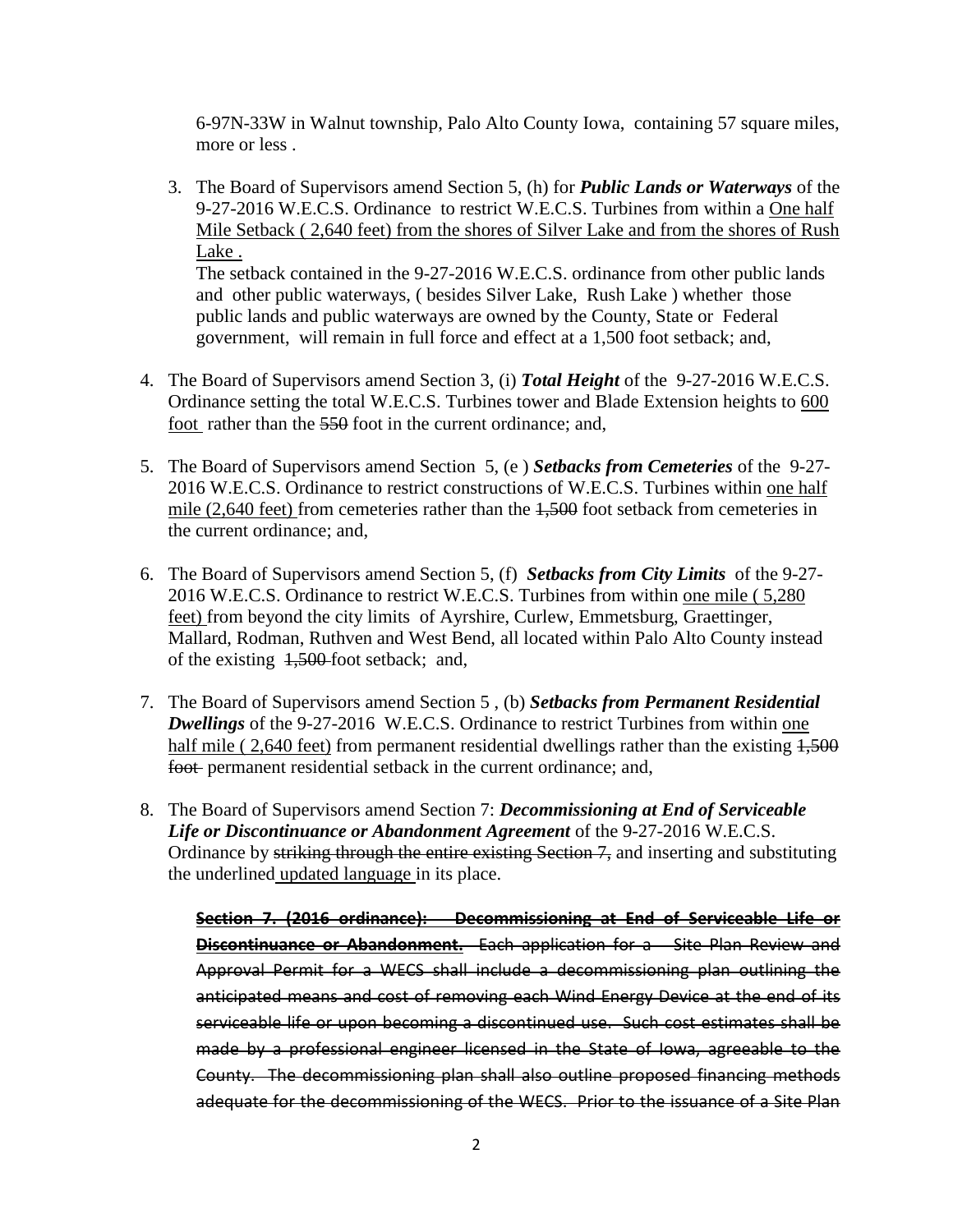Review and Approval Permit, the County and the Owner/Developer shall enter into a separate decommissioning agreement, which shall clearly lay out the rights and obligations of the County and the Owner/Developer with respect to the management and potential decommissioning and removal of the Wind Energy Devices either at the end of their serviceable life or upon becoming a discontinued use.

A Wind Energy Device shall be considered discontinued or abandoned after one (1) year without energy production, unless a timely plan is developed and submitted within such one (1) year period to the Administrator outlining the steps and schedule for returning the Wind Energy Device to active service.

All Wind Energy Devices and accessory facilities shall be removed to a depth of four (4) feet below grade within 180 days of becoming a discontinued use. And inserting and substituting the following language:

#### Section 7: **Decommissioning**

- (a) *Decommissioning Plan and Agreement*. The Applicant, Developer, or Owner shall submit a Decommissioning Plan to the Administrator for approval by the Board in conjunction with the issuance of the Permit. The purpose of the Decommissioning Plan is to specify the procedure by which the Applicant, Owner or Developer or its successor will remove the Project after the end of its useful life, or upon Abandonment, and to restore the property for its original uses. Prior to the issuance of the Permit, the County and the Applicant, Owner or Developer shall enter into a separate Decommissioning Agreement which shall clearly lay out the rights and obligations of the County and the Applicant Owner or Developer and its successor with respect to the management and Decommissioning of the Project at the end of its serviceable life or upon Abandonment. In the event of a conflict between the Ordinance and the Decommissioning Agreement, this Ordinance shall control.
- (b) *Decommissioning Cost Estimate*. The Decommissioning Plan shall include a Decommissioning costs estimate prepared by an Iowa-licensed professional engineer.
	- (1.)The cost estimate shall provide the gross estimated cost to decommission the W.E.C.S. Turbine in accordance with the Decommissioning Plan and those conditions. The Decommissioning costs estimate shall not include any estimates or offsets for the resale or salvage values of the Project equipment and materials.
	- (2.)The Applicant Owner or Developer or its successor, will update the Decommissioning cost estimate every five (5) years and reimburse the county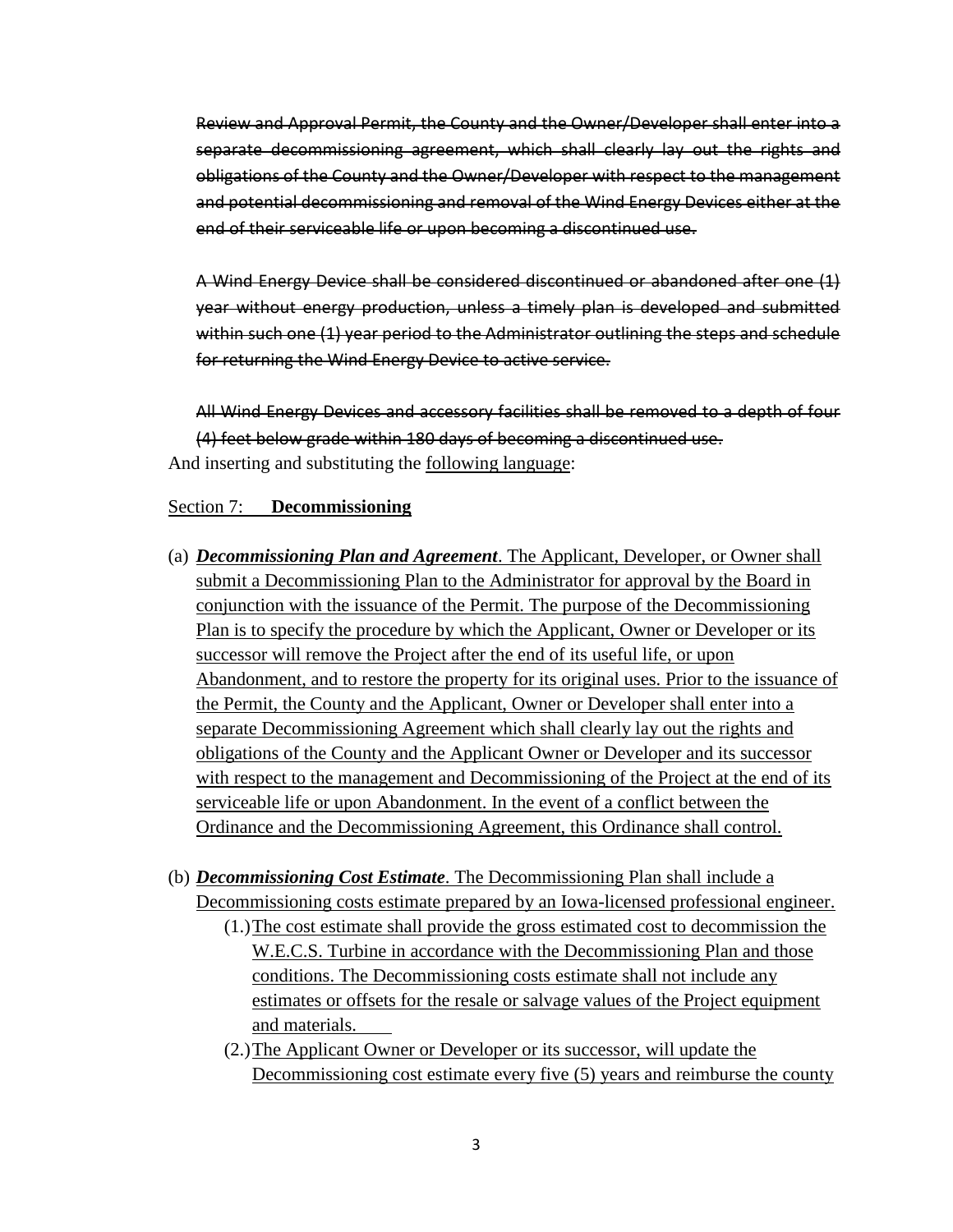for an independent review and analysis by an Iowa-licensed engineer of each Decommissioning costs estimate.

(c)

## *Security*.

- (1) Prior to the Count's approval of the Permit, the Board shall require the Applicant, Owner Developer, to provide Decommissioning security. Such security shall be in the form of, at the County's sole option to choose, cash in the full amount of the Decommissioning cost estimate, a cash sinking fund, a letter of credit or a bond, the type and details of which shall be set out in the Decommissioning Agreement.
- (2) Upon receipt of the first revised Decommissioning cost estimate ( following the 5<sup>th</sup> anniversary), any increase or decrease in the Decommissioning security shall be funded by the Applicant, Owner or Developer, or refunded to the applicant ( if permissible by the form of security) within 90 days and will be similarly trued up for every subsequent five-year updated Decommissioning costs estimate.
- (3) The Decommissioning security must be received prior to the issuance of the Permit and must stay in force in the duration of the life span of the Project and until all Decommissioning is completed. If the Board receives notice or reasonably believes that any form of security has been or may be revoked, the County may revoke the Permit and shall be entitled to take all action to obtain the rights to the form of security. In the event that the County reasonably believes that a specified form of security is no longer sufficient to cover the Decommissioning costs estimate, the County shall require the Applicant, Owner, Developer or its successor to provide a different form of security that will be sufficient to cover the Decommissioning costs estimate tin the County's reasonable judgment.
- (d) *Applicant/Successor Obligation*. Within six (6) months after the end of the useful life of the Project for electrical power generation or transmission, or after Abandonment, the Applicant Owner or Developer or its successor, at its sole costs and expense shall commence to Decommission the Project in accordance with the Decommissioning Plan and Agreement approved by the Board and complete the Decommissioning within six (6) months thereafter. If the Applicant owner or Developer or its successor fails to commence Decommissioning within six (6) months, the underlying property owner shall commence Decommissioning activities in accordance with the Decommissioning Plan within six (6) months, after being notified by the County of the Applicant, Owners, Developer's failure to refusal to Decommission the Project, and shall complete the Decommissioning within six (6) months. Following the completion the Decommissioning of the entire Project arising out of a default by the Applicant Owner or Developer or its successor, the security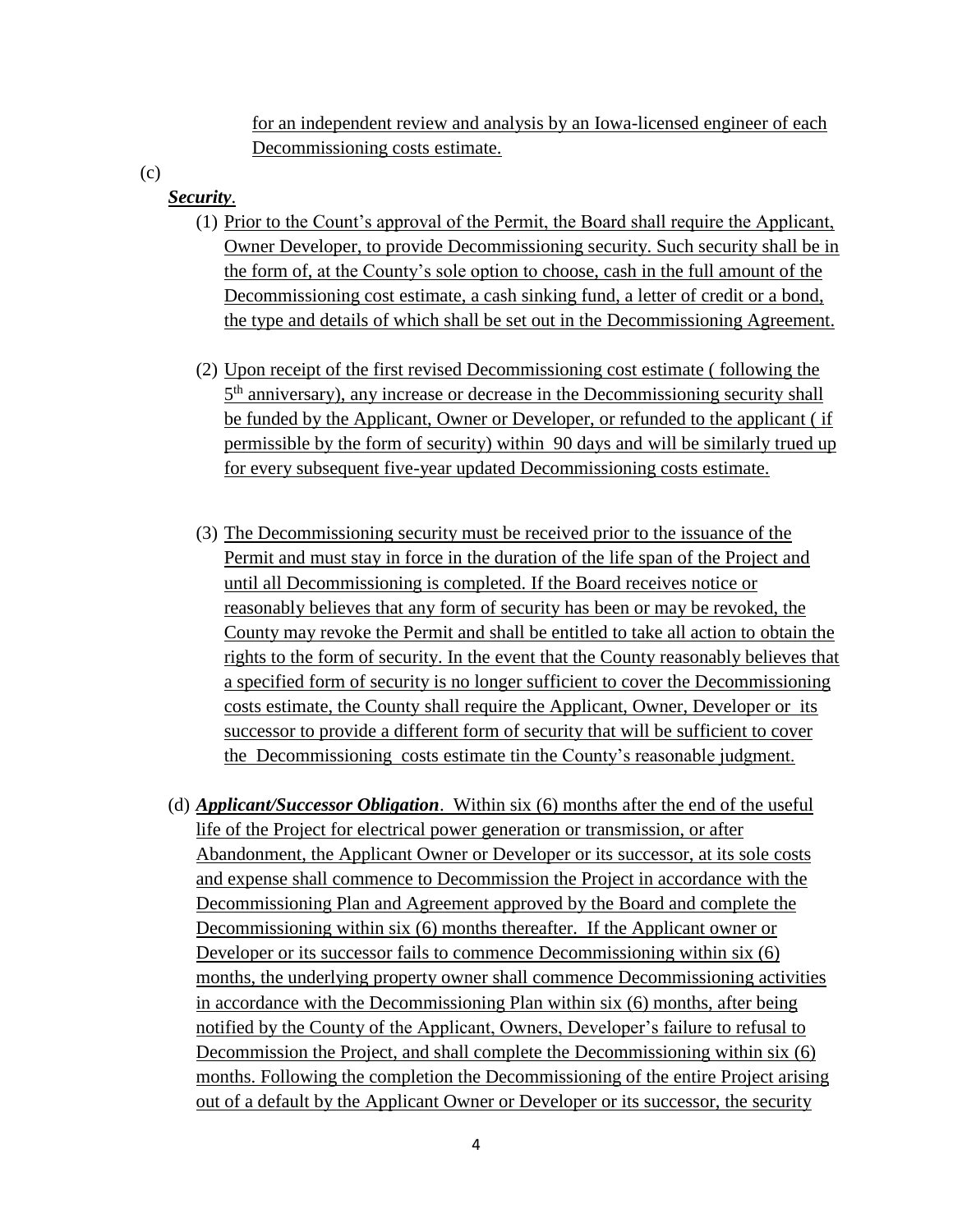funds held by the County shall be distributed to the underlying property owners to reimburse them for the actual costs incurred by them to Decommission the Project. In the event that any funds remaining in the security fund after the property owners have been reimbursed for their actual Decommission costs, such remaining funds shall become the property of the County.

(e) *Applicant Reporting Requirements*. The Applicant shall notify the County in writing within thirty (30) days of the end of the useful life of the Project or of its Abandonment of the Project. In addition, the Applicant Owner Developer shall provide the County with a copy of the Replacement Tax Return filed with the Iowa Department of Revenue during each year of operation of the Project. Said copy shall be provided to the County within fourteen (14) days of filing.

## (f) *Applicant/property owner default ; Decommissioning by the County*;

- (1) If the Applicant Owner Developer or its successor or the underlying property owners fail to Decommission the Project as required by Section 7 of this Ordinance, the County shall have the right to exercise all legal remedies available to its to enforce the Decommissioning obligations of the Applicant Owner Developer , its successor and the underlying property owners. The county shall also have the right but not the obligation, at its option to commence Decommissioning activities and shall have access to the property, shall own the full amount of the Decommissioning security, and the rights to the Project equipment and materials on the property whether or not the County opts to Decommission the Project.
- (2) Prior to the issuance of the Permit, the Applicant Owner Developer and the underlying property owner shall deliver a legal instrument to the Administrator granting the County (1) the right to access the property , and (2) an interest in the Project equipment and material to complete the decommissioning upon the Applicant's Owner's Developer's default and (3) an interest in the Decommissioning security fund. Such instrument(s) shall bind the Applicant Owner Developer and property owners and their successors, heirs and assigns. Nothing herein shall limit other rights or remedies that may be available to the County to enforce the obligations of the Applicant, including under the County's zoning powers.
- (g) *Equipment/ Building Removal*. All physical improvement, material, and equipment related to W.E.C.S. Turbines and blades, shall be removed in their entirety unless the property owner consents in writing to a different removal depth. The soil grade will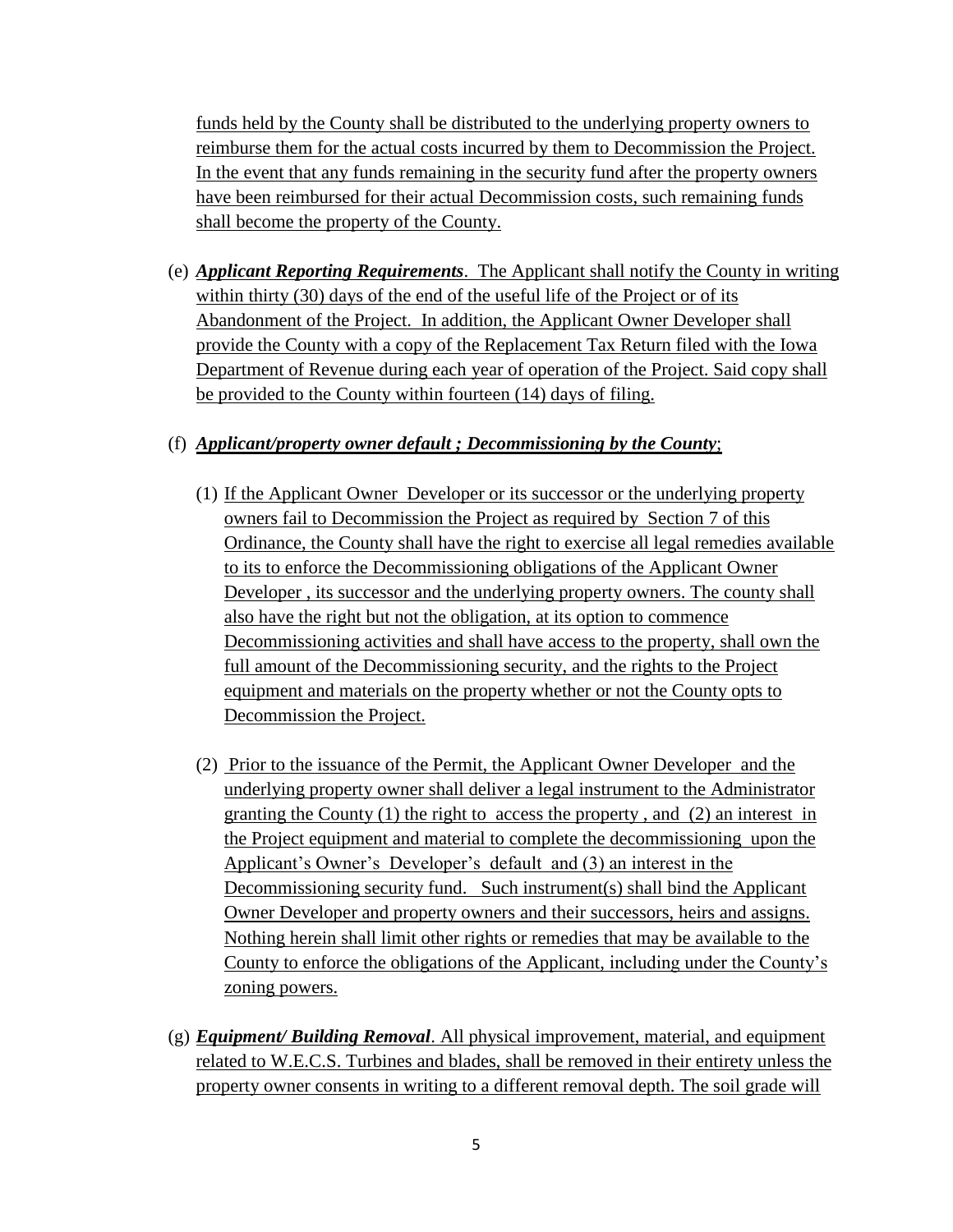also be restored following disturbance caused in the removal vocal process. Perimeter fencing will be removed and recycled or reused. Where the current or future landowner prefers to retain the fencing, these portions of fence shall be left in place.

- *(h) Infrastructure Removal.* All access roads will be removed, including any geotextile material beneath the roads and granular material. The exception to removal of the access roads and associated culverts or their related material would be upon written request from the current or future landowner to leave all or a portion of these facilities in place for use by that landowner. Access roads will be removed within areas that were previously used for agricultural purposes and top soil will be redistributed to provide substantial similar growing medial as was present within the areas prior to site disturbance.
- *(i) Partial Decommissioning.* If Decommissioning is triggered for a portion, but not the entire Project, then the Applicant Owner or Developer or its successor will commence and complete the Decommissioning, in accordance with the Decommissioning Plan for the applicable portion of the Project; the remaining portion of the Project would continue to be subject to the Decommissioning Plan. Any reference to Decommissioning the Project shall include the obligation to Decommission all or a portion of the Project whichever is applicable with respect to a particular situation.
- 9. The Board of Supervisors amend Section 5, (i) *Density or Spacing* of the 9-27-2016 W.E.C.S. Ordinance by striking: Wind Energy Device spacing will vary depending on common industry practice and manufacturer specifications. The Owner/Developer shall consider the public interest and the natural environment, and maintain the intent and purpose of this Ordinance. In its place the following language will be inserted and substituted:

The Oct. 24<sup>th</sup>, 2017 W.E.C.S. Invenergy project in Northeast Palo Alto County carries a name-plate production generating capacity of 240 Megawatts.

The Vestas W.E.C.S. project to be located in Northwest Palo Alto County will have the name-plate production generating capacity of 210 Megawatts.

There shall be no W.E.C.S. Project which would be covered by the Palo Alto County Ordinance constructed or erected that causes the total name-plate production generating capacity in Palo Alto County to exceed 600 megawatts.

NOW THEREFORE, BE IT RESOLVED by the Palo Alto County Board of Supervisors that following the three consecutive open public hearings of June  $8<sup>th</sup>$ , June  $15<sup>th</sup>$ , and June 22nd, 2022, and following due consideration and public open discussion, that the above recommended Amendments and or Substitutions should be made part of the 9-27-2016 W.E.C.S. Ordinance as so amended; and,